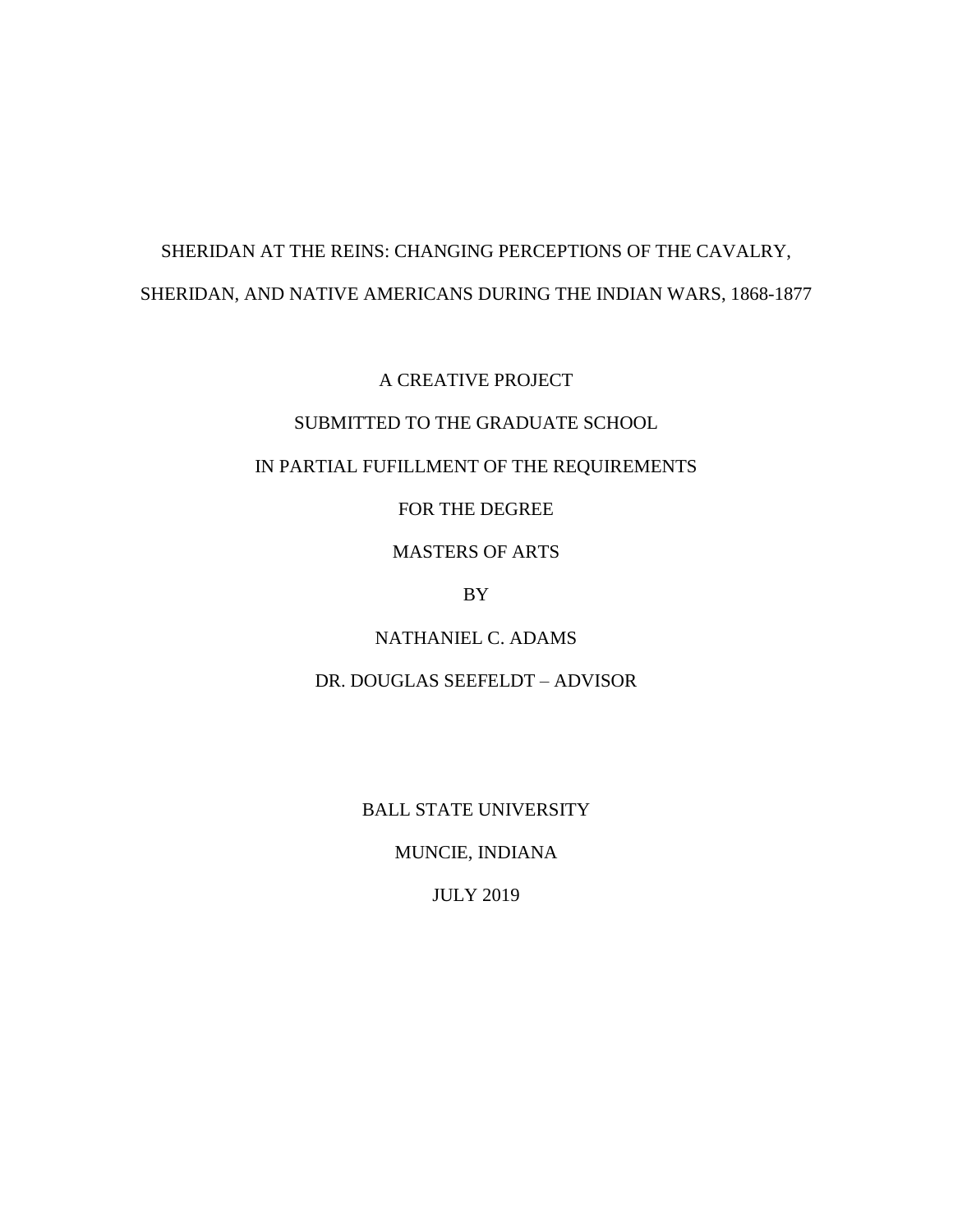## This project is currently available at:

<http://historyweb.digitalhistory.bsu.edu/ncadams/sheridanatthereins/>

*Sheridan at the Reins: Changing Perceptions of the Cavalry, Sheridan, and Native Americans During the Indian Wars, 1868-1877,* first began with an examination of the Union Cavalry during the Civil War and the lasting changes to the cavalry of the U.S. Army following the War. This paper will trace the process of taking this initial research to its conclusion as a 3-credit CRPR 698: Creative Project in digital History.

During the Fall of 2017, I conducted a study of the Union Cavalry at Gettysburg as a part of the Seminar in Modern Historiography under the guidance of Dr. Abel Alves. During this study the initial ideas of this project were born. Examining the historiography of the Battle of Gettysburg revealed the lack of scholarship focusing on the involvement of the Union Cavalry in this turning point of the war. During this same semester I was exposed to the U.S. Cavalry of the West in the Mythic West course under Dr. Douglas Seefeldt. Through coincidence I soon found myself immersed in scholarship pertaining to the United States Cavalry of the late nineteenth century and discovered the focus of my studies. That semester's work also included a digital history seminar with Dr. Seefeldt where attained an understanding of the valuable skills of a digital historian. This seminar allowed me to create my own digital project that I used to present the evidence found in primary and secondary works pertaining to the cavalry's involvement in the Battle of Gettysburg. This project introduced me to digital textual analysis and detailed digital mapping tools. In these studies I was exposed to General Philip H. Sheridan who made a name for himself in the Civil War as the commander of the Union Cavalry Corps. Upon further examination I discovered that Sheridan proved influential in the West following the War as well as an Indian fighter. Sheridan became the link between these two fields of study, an interest in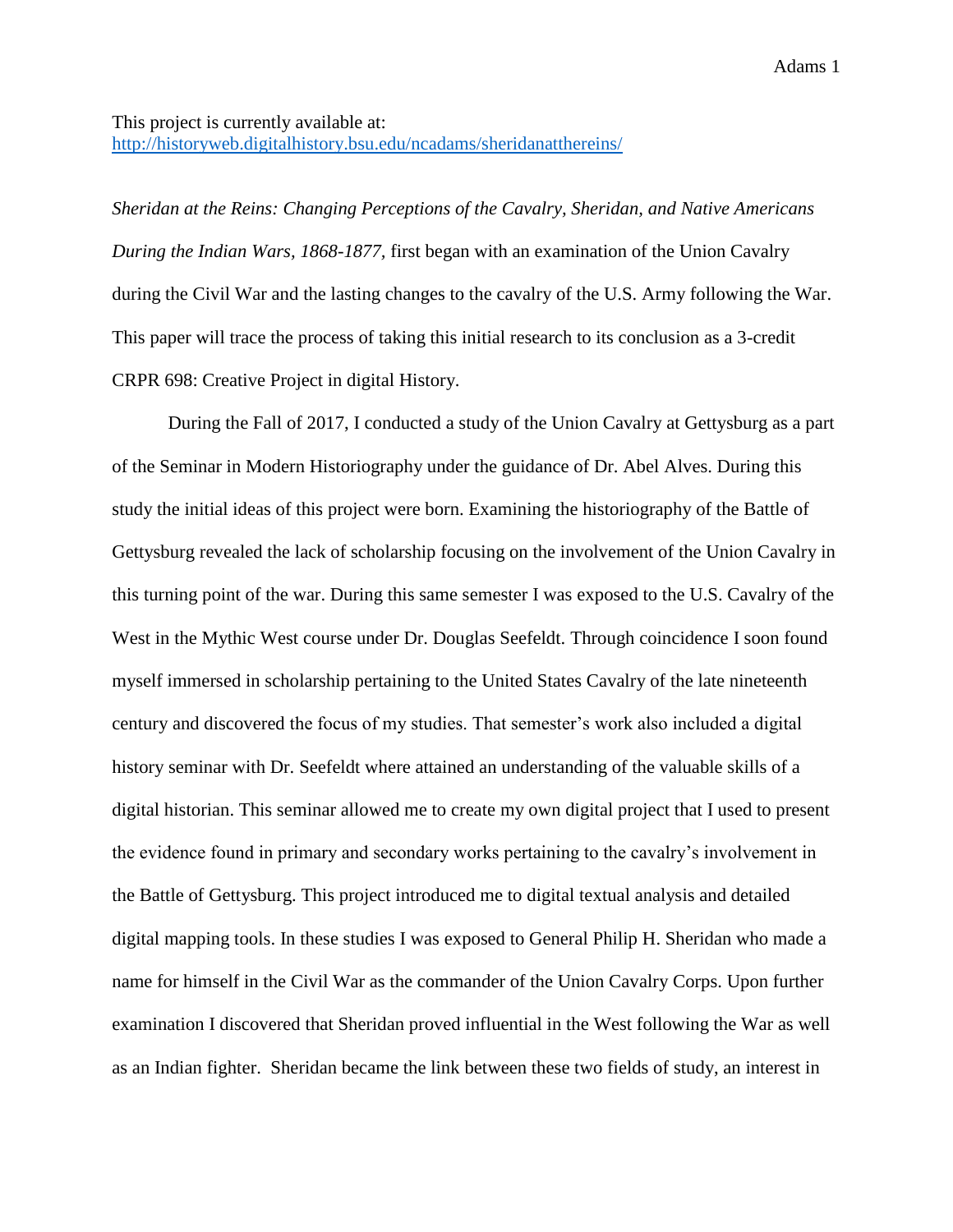Adams 2

which was further fostered by an independent study conducted with Dr. Seefeldt on the changing historiography of the United States Military in the American West. These courses prepared me for working on this creative project. This project is much larger in scale than my pervious digital work. In *Sheridan at the Reins* I examine 34 government documents, 79 articles, two memoirs, and numeroussecondary works that cover over a decade of fighting between Native Americans and the U.S. Army. In the seminar project I examined the actions of the cavalry during the battle of Gettysburg and where they were during the battle through spatial and textual analysis. This project broadens the scope and depth of the analysis of the cavalry to include articles written by the officers and in newspapers at the time that focus on the role of the United States Cavalry in the West.The examination of these articles expanded beyond the actions of the cavalry but also includes the opinions of the public and officers of them, the Indians, and of Sheridan during this time. This project also includes an analysis of newspapers from across the country.

Primary source analysis may be the largest portion of this project but the secondary source comprehension should not be overlooked. Since the beginning of my graduate studies in the Fall of 2017, I have reviewed relevant secondary scholarship on the topics that pertain to my project. Have a detailed understanding of secondary works is important to any good research. In this case, a detailed understanding of the changes taking place in the Union Cavalry during the Civil War and the American West after the Civil War proved vital to my research.

The idea for this research topic has changed over time. Initially this work was intended to focus on Phil Sheridan and the Union Cavalry in the last years of the Civil War. Further discussion with Dr. Seefeldt during our independent study led me to change this examination to the years following the war to merge together all the research I had conducted during my studies. Having selected the time period to examine this topic in, I began combing through our library to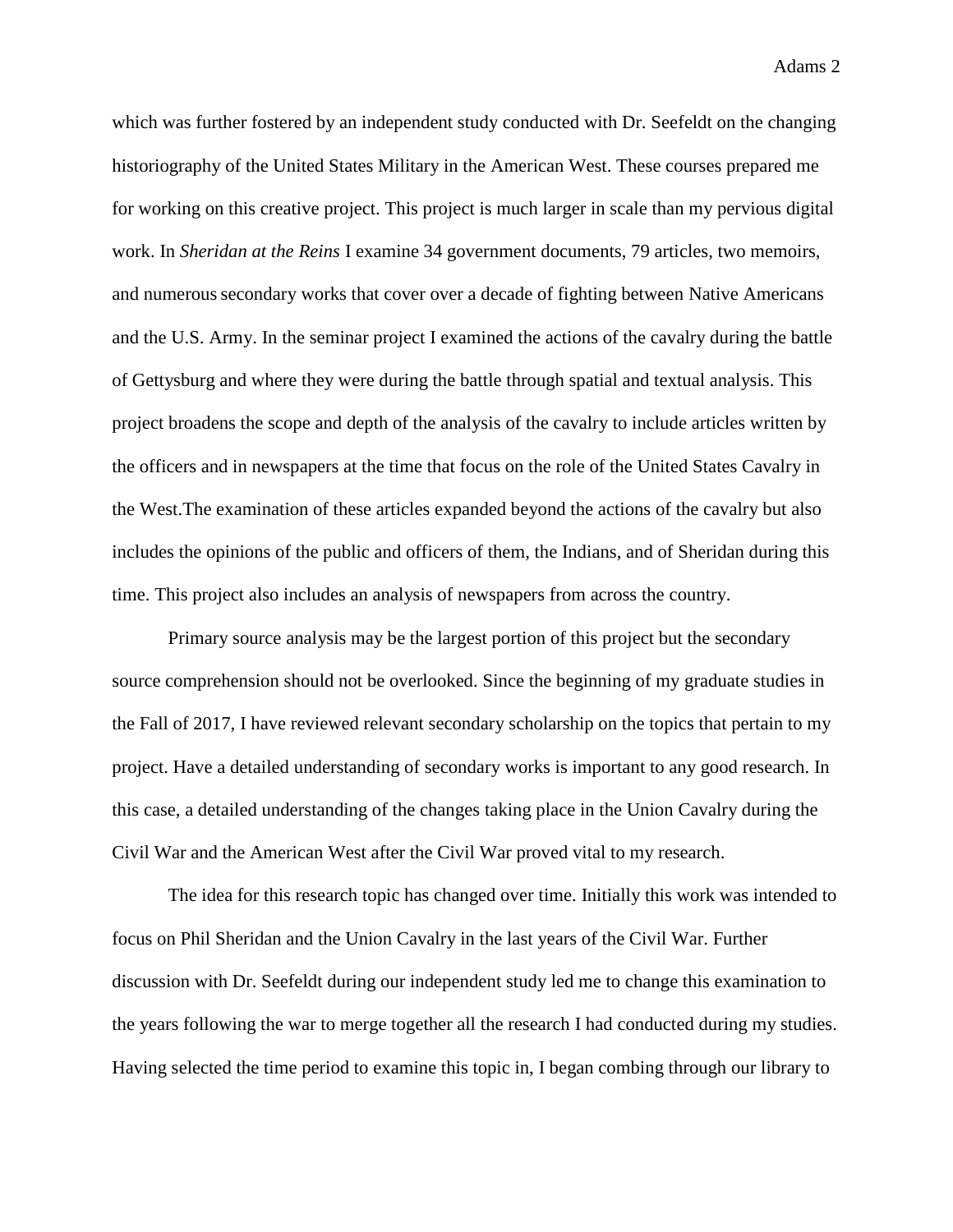find the primary sources that I would eventually examined. I gained access to the *Army & Navy Journal* through our library from the years 1863 and 1876 in which I searched for articles relating to Sheridan and the cavalry. The library also provided me access to the *Reports of the Secretary of War* from 1865-1877 which provided me with a wealth of statistical evidence pertaining to the Army during this period. Next using the *New York Times* (EBSCO) historical newspaper database I conducted searches on topics pertaining to the cavalry in the West and acquired over a hundred and sixty articles from the *New York Times*. At this point in the project I had some two hundred primary sources to examine pertaining to the cavalry in the Indian Wars. As I completed my acquisition of these sources, my projects approach to the newspaper articles shifted from focusing on just New York to examining a number of states from across the nation including Montana, South Carolina, Illinois, and New York to achieve a broader understanding of national public opinion. This change took me to *Chronicling America* from the Library of Congress and a variety of newspapers from these states. Once the articles and editorials I wanted to examine were determined, I began converting the PDF documents into plain text, often typing each one by hand into a text document. Fortunately the works from *Chronicling America* were converted to text documents on their site which dramatically reduced the time needed to prepare the document for text analysis. This process of acquiring and converting these documents took roughly six weeks.

This creative project needed to be digital for multiple reasons. Articles and editorials from the 1860s and 1870s tend to be much larger and harder to read than publications of today. One of the reasons I used *Chronicling America* was because it was impossible to read through the hundreds of lengthy articles from the *New York Times* database. Using digital tools for this analysis facilitated comparison of trends, themes, and differences amongst these articles in both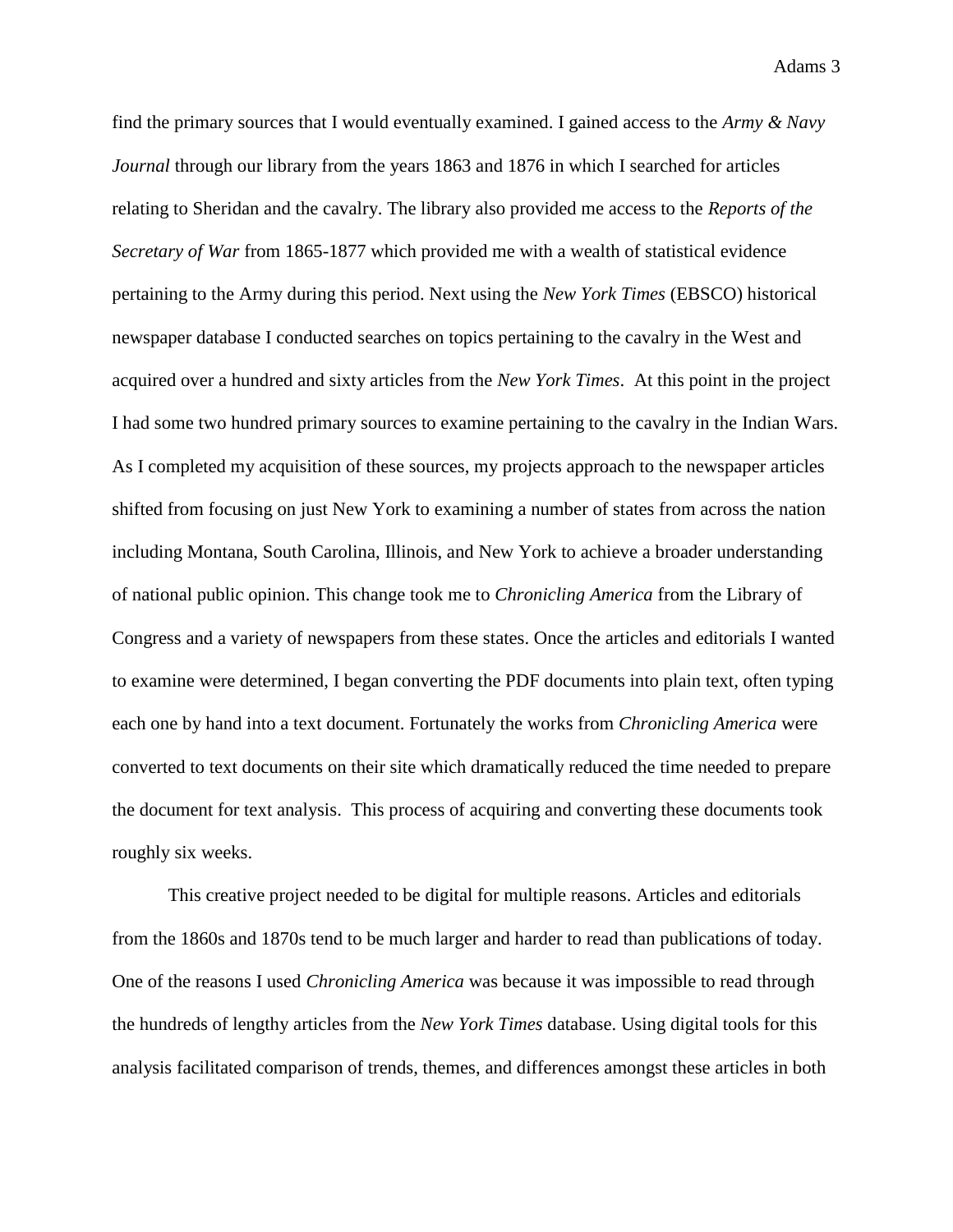military and civilian publications. To conduct a detailed examination of these materials, I used Voyant. Voyant, a "web-based reading and analysis environment for digital texts" (http://voyanttools.org/docs/#!/guide/about). Voyant allows users to upload their own corpus of digitize texts that can then be analyzed through the different tools contained within Voyant. Some of the most useful tools for my own project have been Cirrus, Contexts, Links, BubbleLines, and TermsBerry. The Cirrus tool is a word cloud tool that shows the highest frequency terms within a corpus. This is a useful starting point for an analysis of documents. Seeing which words appear most frequently reveals important themes within these articles. Similarly, TermsBerry not only allows the user to visualize frequently used terms, but it also shows the number of documents within the corpus that the terms appear. The Context tool proves to be the most useful in this examination. It shows a word (selected by the user) with a few words that come before and after it, typically five before and after. This helps to explain the different contexts that an important word like cavalry is used in the text.

There is a wide range of other digital tools and resources used in this project including Templated, Google's Ngram, Timeline JS, and ArcGIS. Templated is a website with free downloadable HTML and CSS templates for use. Google's Ngram is "an online search engine that charts the frequencies of any set of comma-delimited search strings using a yearly count of n-grams found in sources printed between 1500 and 2008." Timeline JS is a valuable "opensource tool that enables anyone to build visually rich, interactive timelines." ArcGIS is a valuable spatial analysis tool that can "connect people, locations, and data using interactive maps." All of these tools facilitated the creation of this project and displaying it in an interactive digital format.